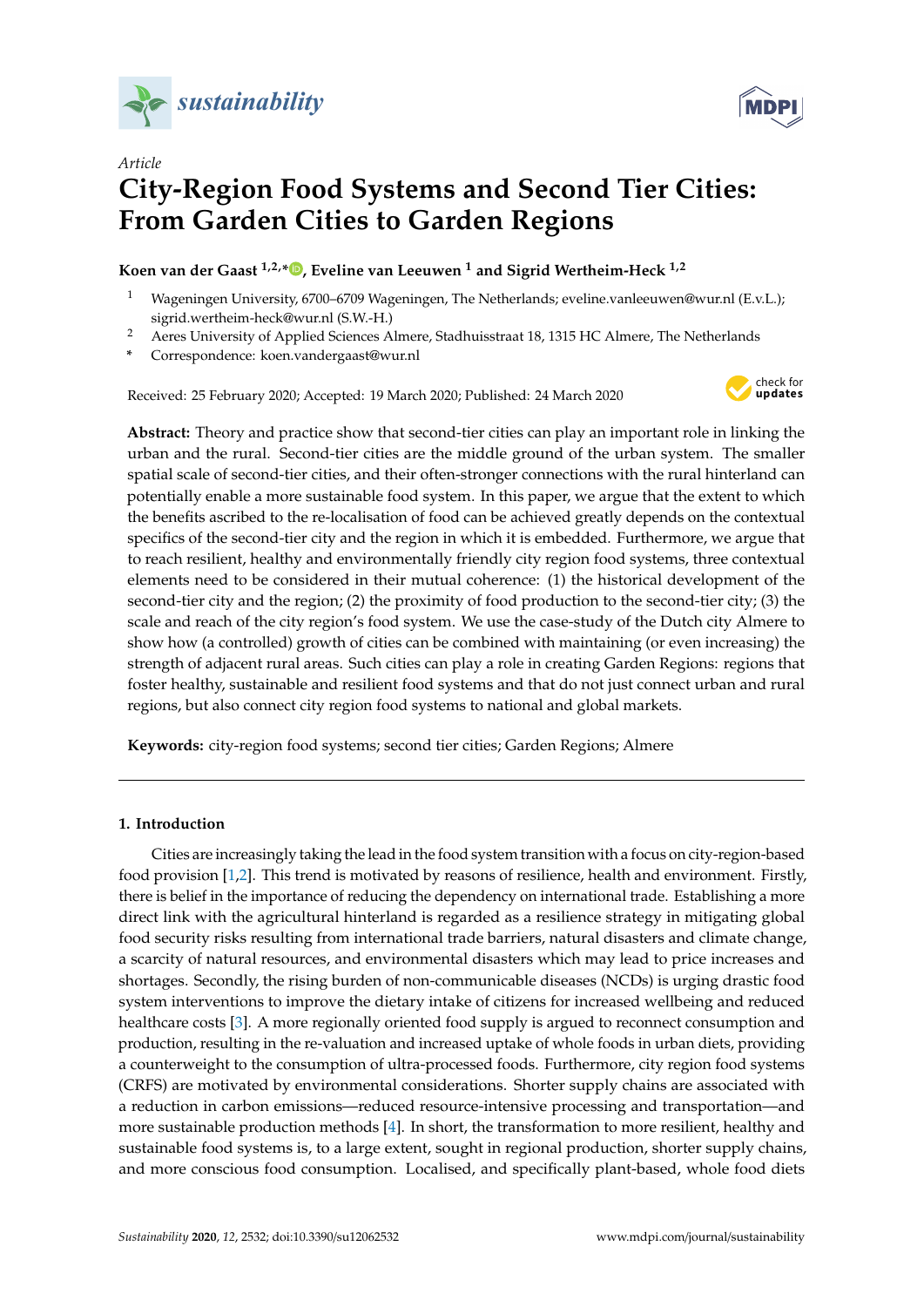are argued to offer health benefits, to reduce greenhouse gas emissions and biodiversity loss, and to stimulate local economies [\[5–](#page-11-0)[12\]](#page-11-1).

One fruitful avenue for urban-rural (re-)connections is through second-tier cities. Second-tier cities are the middle ground of the urban system. The smaller spatial scale of second-tier cities, and their often-stronger connections with the rural hinterland potentially enables a more sustainable food system. This is not a new idea. In the 1970s, governments in developing countries tried to promote the growth of second-tier cities in order to slow rural–urban migration and to spread economic growth over a larger part of the country, not only the primary city [\[13\]](#page-11-2). Back then, second-tier cities were seen as tools to enlarge urban–rural interactions by promoting urban-based markets for agricultural goods, and, as such, increase rural development.

However, in current planning, geography and urban/regional economics, the focus is directed primarily on urban agglomerations and benefits arising from large consumer markets, a diverse labour-market pool and short distances between firms and their ideas [\[14\]](#page-11-3). Concerning the relationship of the city with food, even though this relationship is at the core of much of the theoretical insights that both spatial economists and planners build upon, somehow it has gone out of sight, and therefore out of heart. Due to scale enlargement and globalisation in the agricultural sector, the dynamic relationship between food and cities not only has become invisible, but, in some cases, is also untraceable. Therefore, this paper explores the relationship of second-tier cities with food in theory and practice to understand its role in developing City Region Food Systems. Furthermore, we assess the extent to which the benefits ascribed to the re-localisation of food can be achieved when considering the contextual specifics of the second-tier city and the region in which it is embedded. Based on theory and practice, we argue that to reach resilient, healthy and environmentally friendly city region food systems, three contextual elements need to be considered in their mutual coherence:

- (1) The historical development of the second-tier city and the region;
- (2) The proximity of food production to the second tier city;
- (3) The scale and reach of the city region food system.

This paper examines the three key elements related to the potential of second-tier cities in the urban–rural reconnection, with the Dutch city of Almere as an illustrative case. Almere is a city of 42 years old, with over 200,000 inhabitants. Originally, it was developed as an overflow area for Amsterdam: since the housing demand in Amsterdam was bigger than the supply, housing prices in Amsterdam were too high for most young households and they chose to buy a house in nearby municipalities, including Almere. Originally, 70–80 percent of the housing stock consisted of public housing. Still, today, the traces of the youthfulness of Almere are apparent: her population is relatively young and multicultural [\[15\]](#page-11-4). At the same time, Almere was designed according to the principles of the Garden City of Ebenezer Howard: a vision in which second-tier cities such as Almere would be embedded in their agricultural hinterland. In practice it did not work out as planned, partly because the wider region of Flevoland developed into an intensive, export-driven agricultural hotspot. However, recently, the city of Almere aimed to change this by setting very ambitious goals in terms of sustainable food. The city aims to obtain 20% of her food from within the region's boundaries in 2022. This makes the city a very relevant case.

In this contribution, first, theory and practice concerning second-tier cities and food will be discussed based on a literature review. Second, the three aforementioned contextual elements, as abstracted from theory and practice, will be discussed in relation to the case study of Almere as a second-tier city within the agricultural hinterland of Flevoland. Third, this paper will conclude with stating that, to achieve CRFS, second-tier cities should not aim to become self-sufficient Garden Cities, but Garden Regions that connect to other regions, as well as to the national and global market.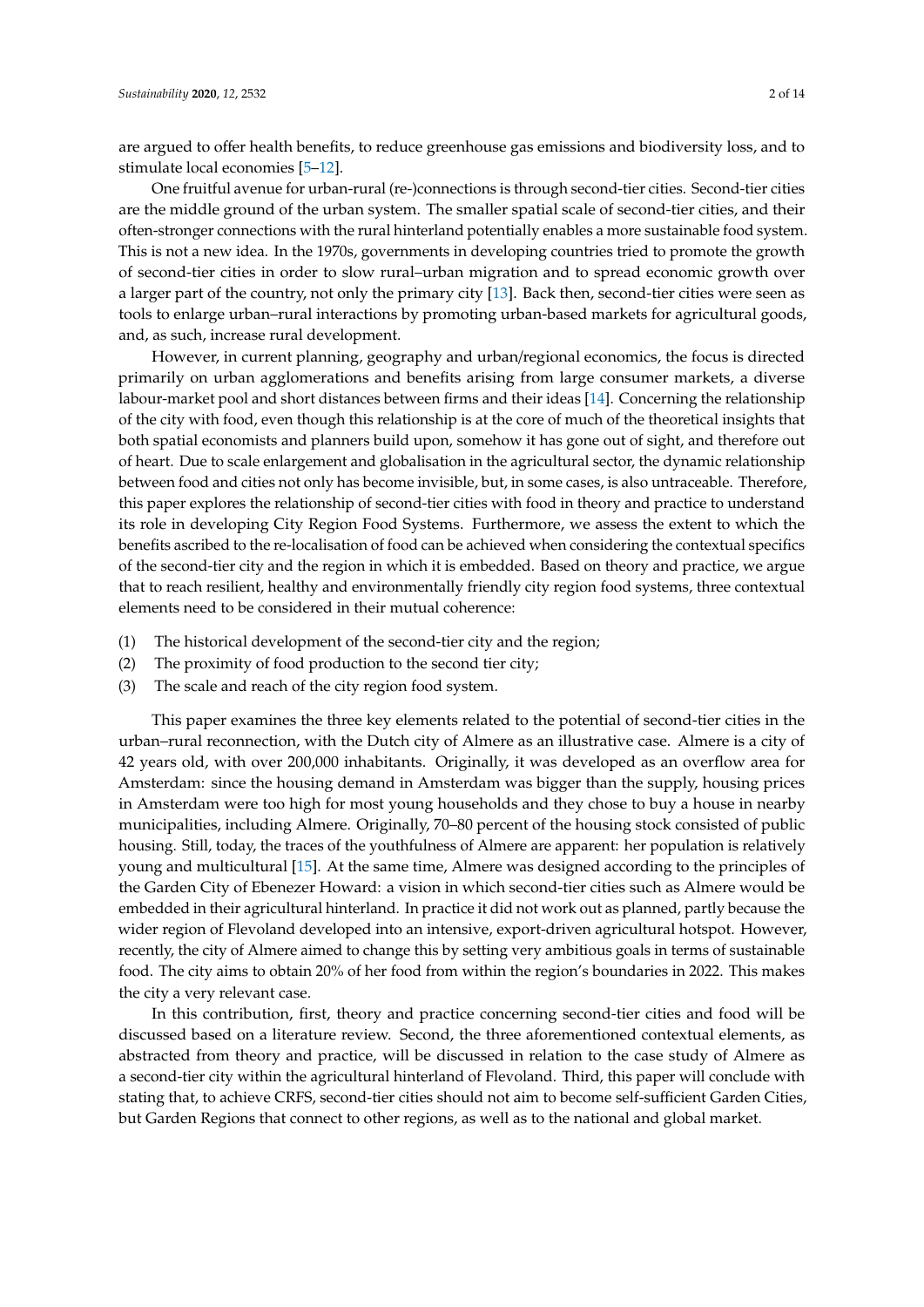#### <span id="page-2-0"></span>**2. Food and Second-Tier Cities in the Theory of Urban and Regional Economics**

In every country, a hierarchy of cities is present. Nevertheless, the extent to which larger cities tower over the small ones differs from case to case. In countries like Indonesia, France and England, there is one clearly dominant primate city. However, in some countries, for example the USA, Brazil and China, we see more than one primate city, resulting in the absence of a single dominant city. Furthermore, in some countries, the primate cities are not necessarily very large, as is the case in Malaysia and New Zealand. In contrast, Kuala Lumpur and Auckland do show some primate city features in the sense that they generate a disproportional percentage of a nation's Gross Domestic Product (GDP) [\[16\]](#page-11-5). 'Second-tier' cities exist next to primate cities. According to Rondinelli [\[13\]](#page-11-2), second-tier cities 'usually ranged in size from approximately 100.000 in population to the second largest city in a country' (p. 42), a threshold that is still in use today. Increasingly, these second-tier cities are seen as important tools in leading sustainable economic and social development [\[17](#page-11-6)[,18\]](#page-11-7), for example, because they can develop a high level of social capital which allows them to effectively mobilize at scale [\[16\]](#page-11-5).

As far as food and cities are concerned, most of the very first cities in history were founded in fertile agricultural areas where it was relatively easy to feed citizens, in other words, non-farmers. When thinking about the systems of cities, one cannot avoid taking into account urban–urban as well as urban–rural relationships. Within the urban and regional economics literature, a city often started with a market in which (rural) products were sold. Von Thunen [\[19\]](#page-11-8) explained the monocentric circles of land-use surrounding urban settlements by transport costs and the market price of a certain product: strawberries were produced closest to the city, while preservable and easy to transport products like beans, wheat and wood were produced in the outskirts of the region. In this monocentric city model, each farmer wants to be as close to the city as possible, resulting in higher land-rents near the market. Weber [\[20\]](#page-11-9) elaborated on this line of thinking by optimising the location and size of manufacturing firms.

A few decades later, Christaller [\[21\]](#page-11-10) and Losch [\[22\]](#page-11-11) moved away from the monocentric city and tried to differentiate between cities based on the functions they have [\[23\]](#page-11-12). This is also referred to as the 'Central Place Theory'. In this theory, identical consumers in a homogenous region accommodate a hierarchy of locations, in which different types of products are offered. The hierarchy exists because of internal increasing returns to scale at the city level, as well as the transport costs of individual consumers. In lower ranked settlements, only everyday products like bread are provided, since (daily) transport costs prevail. For items that consumers buy less often, like jewelry or electronics, internal increasing returns to scale are more important, and those services can only be provided in the central city, with enough (potential) customers that do not mind the occasional extra transport costs. As such, it has to do with market potential. The final result is a region with a central place in which all services are offered, smaller cities in which part of the services are offered, and villages in which mostly everyday services/products are provided Central Place Theory is not a causal, but a descriptive story. However, it evoked a powerful image that was used to design the settlement structure of the oldest part of Flevoland, the 'Noord-Oost Polder', in 1946.

Not only urban and regional economists looked at hierarchies of cities, planners did so as well. One notable example in the context of this paper is Ebenezer Howard [\[24\]](#page-11-13), who published the book "Garden Cities of To-morrow" in 1898. He developed a system of smaller and larger cities that benefited from each other, and the services they would offer in terms of amusement, job opportunities and higher wages (urban benefits), as well as fresh air, fresh food and low rents (rural benefits). In his view (and time-frame), the optimal size of the central city was 58,000 persons, and the ring of second-tier 'garden' cities would house 32,000 persons. The second-tier cities were connected by a railway, and located near the central city, agricultural land and allotment areas. The total population of the system of central and second-tier 'garden cities' was self-sufficient in terms of food, ecosystem services and jobs, and hosted 250,000 persons. This concept has been applied in at least two British cities, as well as in the original plans of the Dutch city of Almere.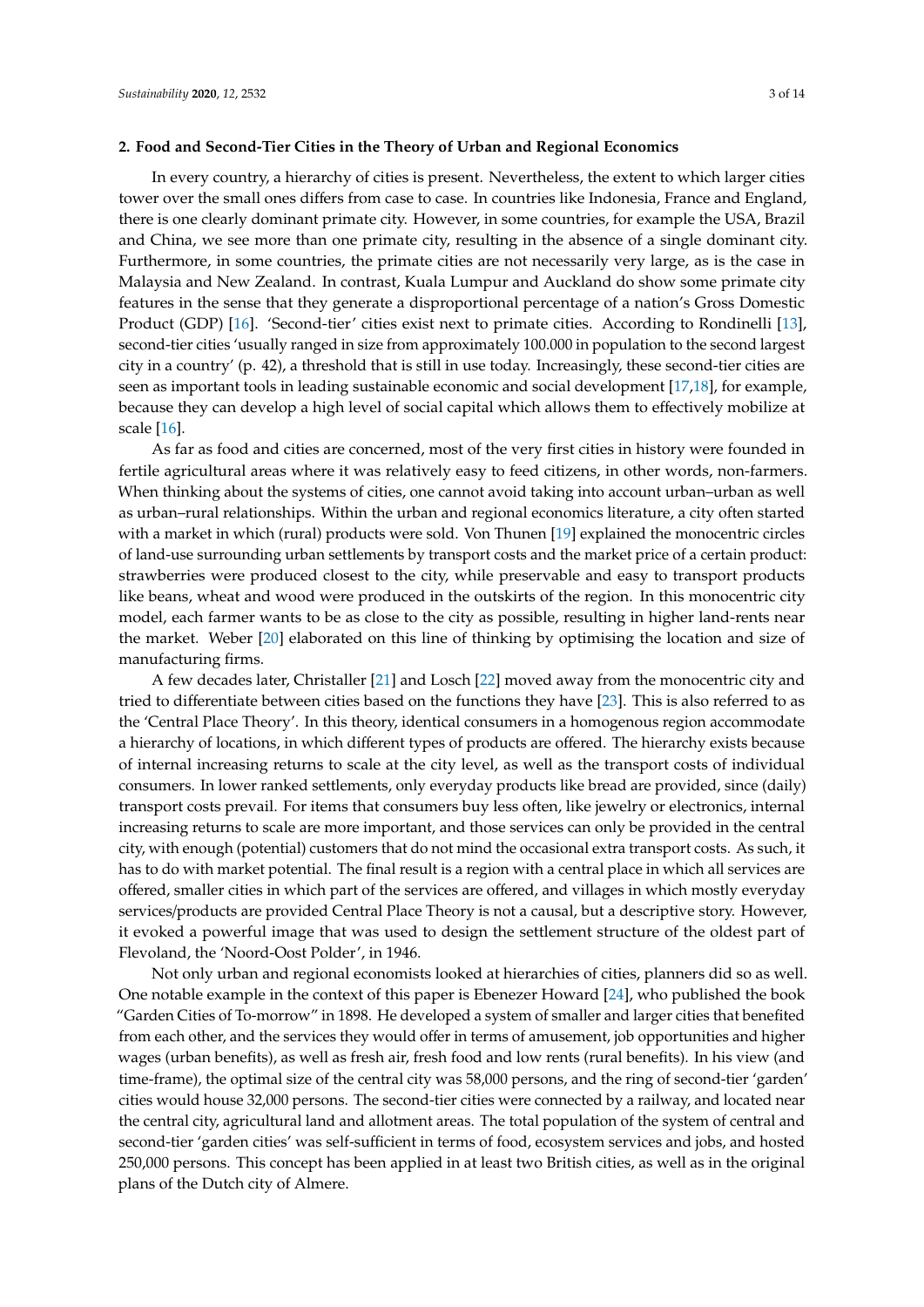Parallel to these theories that depict cities as being linked to their surrounding 'hinterland', theories that support a disconnect were used as well. This started with Adam Smith in the eighteenth century, who claimed that the urban economy could only grow by exporting products to a region further away. This notion was elaborated by Sombart [\[25\]](#page-11-14), who developed the export-base theory: most important goal for a local economy is to bring in foreign (regional) currency by exporting as much and importing as little as possible. This allows not only the exporting activities to grow, but also local non-basic businesses such as services, health and education. Ricardo also strongly emphasised trade and comparative advantages: regions should specialise in products or services that they are good at producing and trade these for other products that they need [\[26\]](#page-11-15). This notion was advanced by Porter in 'The competitive advantage of nations' [\[27\]](#page-11-16). His intuition is still very much used in current policy- and decision-making. The increasing tendency of focusing on (regional) economic growth by minimizing costs and maximizing export and specialisation resulted in the globalisation of many production systems, not the least the globalisation of food systems. It has loosened the link and increased the distance between production and consumption [\[28\]](#page-11-17), between urban and rural areas.

Although urban–rural interactions are often thought to be less important today, this is not the case. Of course, some of the interactions became less local, and hence less visible [\[29\]](#page-11-18). Unfortunately, this also resulted in the diminished interest of researchers in urban–rural interactions, not least in terms of agricultural activities and food [\[30](#page-11-19)[,31\]](#page-11-20). This is unfortunate, since we know urban–rural interactions can be beneficial to both types of areas, and result in higher levels of (sustainable) growth of both [\[30](#page-11-19)[,32\]](#page-11-21). In order to facilitate a sustainable food system transition, we need to take on board urban–rural interactions at different spatial levels to evaluate both the environmental and economic benefits to the system as a whole, as well as to individual regions.

#### <span id="page-3-0"></span>**3. Food and (Second-Tier) Cities in Practice**

The Netherlands provides an illustrative case of how urban–rural relations have developed over time. Historically, the Netherlands developed as a polycentric system dominated by several second-tier cities. Most early cities arose in places where trade flows came together, or where the seat of power was located. Since 1400, (almost) no new cities emerged. The established ones had equal sizes, resulting in a polycentric urban hierarchy [\[33\]](#page-11-22). In the 16th century, many small cities increased in size due to decreasing agricultural production in the countryside. This resulted in migration flows from rural to urban areas and a large number of urban workers willing to accept very low wages. This strengthened the foundation for the current Dutch polycentric system.

However, urbanisation was accelerated almost exponentially due to the industrial revolution, which was preceded by an agricultural and transport revolution. Agricultural innovations led to agricultural production intensification, enabling a decoupling of urban and rural development. Cities, but sometimes also villages, grew enormously into the so-called industrial cities. Examples are Enschede, Eindhoven, Heerlen and Helmond in the Netherlands (similar to the well-known examples of Liverpool, Leeds and Birmingham in England). The population in Amsterdam and Rotterdam also grew by 100,000 persons per decade. However, agriculture and urban development remained closely linked. Up until the mid-20th century, cities large and small were heavily dependent on their agricultural hinterland for their food security.

This changed during the second half of the 20th century, when economic globalisation and a comfortable condition of food abundance allowed a rural urban disconnect, in which rural areas were characterised by large-scale, highly efficient and export-oriented food production. These developments were enforced by the Common Agricultural Policy initiated after the two World Wars. Functionality was the dogma in the Dutch planning system [\[34\]](#page-12-0), in which an extensive set of regulations aimed at protecting open space and maintaining an urban–rural divide [\[35\]](#page-12-1). Rural planning focused on agricultural production, while urban planning paid little attention to food systems, emphasising urban priorities such as industrial development, public transportation and housing.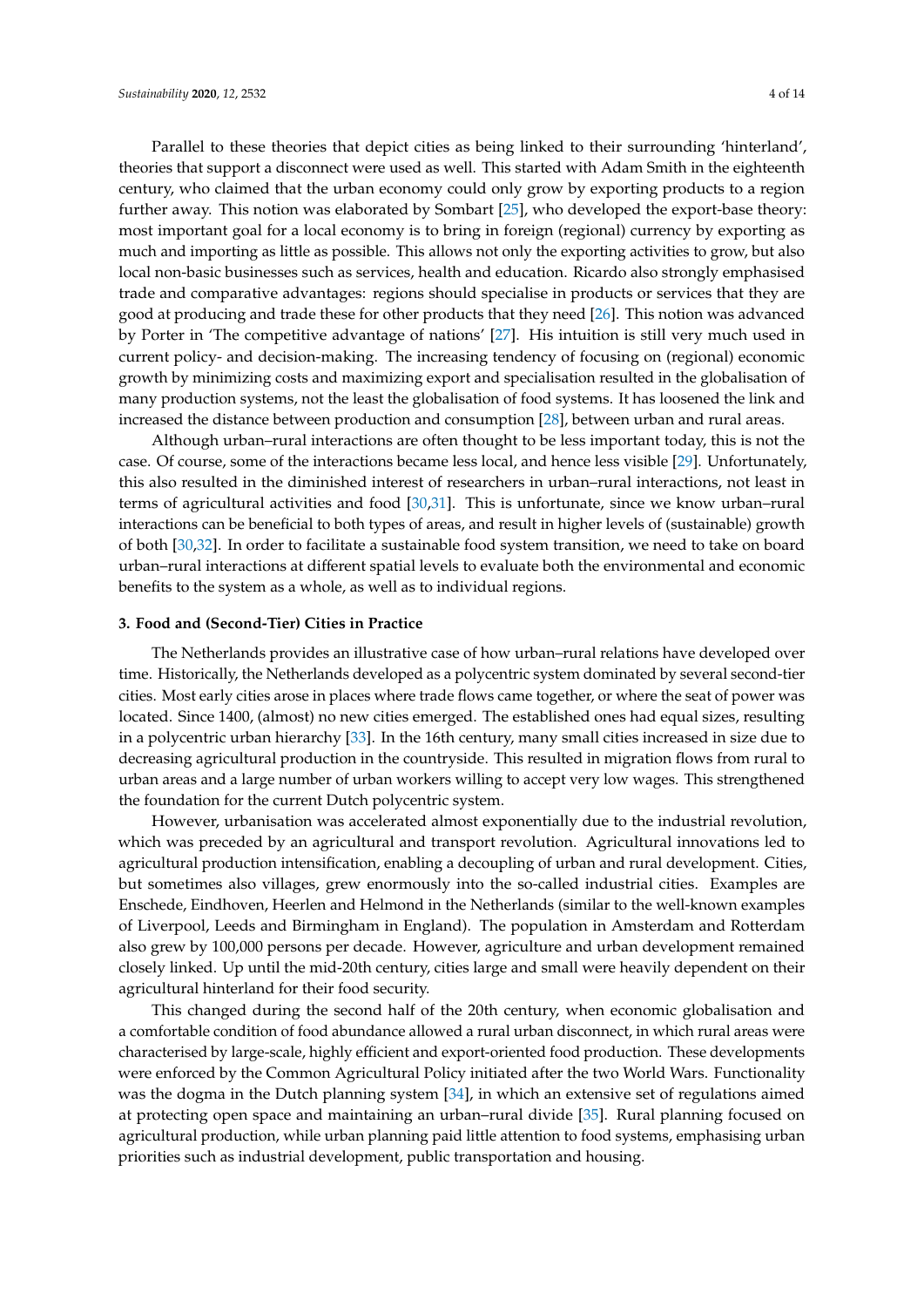In recent decades, Dutch planning policies are changing from a top-down urban–rural segregation approach towards more decentralised and integrative planning systems. It has shaped regional development initiatives in which the integration of area-specific characteristics and local stakeholders are becoming increasingly important [\[36\]](#page-12-2). Food system transitions play an important role in this reform. The contemporary globalised food system is under criticism due to its multiple negative sustainability impacts on society and the environment. Systemic changes are required to meet the needs of future generations in a sustainable way [\[37\]](#page-12-3). The (re)localisation or regionalisation of food systems is a trend that is often presented as an alternative to the 'globalised' food system and its presumed unsustainability [\[1,](#page-10-0)[38\]](#page-12-4). A growing group of cities, many being signatory cities of the Milan Urban Food Policy Pact (MUFPP) feels responsible for the healthy and sustainable feeding of urban populations [\[39\]](#page-12-5). Food systems thinking is increasingly becoming incorporated into the planning of urban areas, and a trend is observed in which cities embrace a CRFS orientation, thus seeking the re-establishment of the historical reconnection between agriculture and urban development on a regional scale.

Buchan et al. [\[40\]](#page-12-6) argue that local food systems offer an important sustainable opportunity and are an essential part of any community's sustainability and resilience strategy. Not everyone agrees with this. For example, Edwards-Jones [\[8\]](#page-11-23) states that there is no evidence that local food is universally superior to non-local food in terms of its impact on the climate or the health of consumers. Born and Purcell [\[41\]](#page-12-7) even refer to a 'local trap', i.e., using a default assumption that the local scale is always preferable to other scales. However, in addition to the sustainability and health considerations, city-region–food systems are motivated by reducing dependence on international trade. In order to cope with the effects of climate change and serious natural disasters, as well as trade barriers and wars, resilience, or resilience planning, is becoming an explicit part of urban and regional policy. Besides climatic uncertainties, it is likely that the coming decades will be characterised by geopolitical and economic uncertainties. CRFS is considered an important strategy in mitigating uncontrollable disturbances in the international food system.

## <span id="page-4-0"></span>**4. The Second-Tier City of Almere**

The previous chapter shows that the *proximity* of cities to food production has changed back and forth throughout history, both in theory and practice. The current trend of CRFS seems to bring back the theoretical and practical history of the agricultural hinterland as central to urban development. However, it also shows that reconnecting the urban and the region is not necessarily always beneficial in terms of sustainability. To avoid the local trap, the ideal *scale and reach* of the CRFS to other regions, nationally and globally, needs to be critically assessed. Being a signatory city of the MUFPP and a leading city in the Dutch City Deal, Almere is a relevant case as a second-tier city in a city-region food system transition. Below, we assess the re-localisation of Almere's food system orientation along the aforementioned three contextual elements of (i) the historical development of the city and the region, (ii) the proximity of the second-tier city and food production and (iii) the scale and reach of the city-region food system. This chapter will be concluded with a detailed discussion of two different local food experiments in Almere Hout and Almere Buitenvaart in regards to these three contextual elements.

#### *4.1. Historical Development: Two Di*ff*erent Development Pathways of Almere and Flevoland*

Established in 1975, Almere is the youngest city of The Netherlands. Despite its age, the city has rapidly developed into the seventh largest municipality of the Netherlands with over 200,000 inhabitants (compared to Amsterdam with over 850,000) and its growth seems to be continuing. It is expected that Almere will grow to more than 270,000 inhabitants in the year 2040 and will surpass 300,000 in 2050 [\[42\]](#page-12-8). It is the largest municipality in the province of Flevoland: an area of land reclaimed from the sea in the 1960s and designated for agricultural production [\[43\]](#page-12-9). Almere was designed as a polynuclear Garden City, inspired by the aforementioned Ebenezer Howard's concept, with the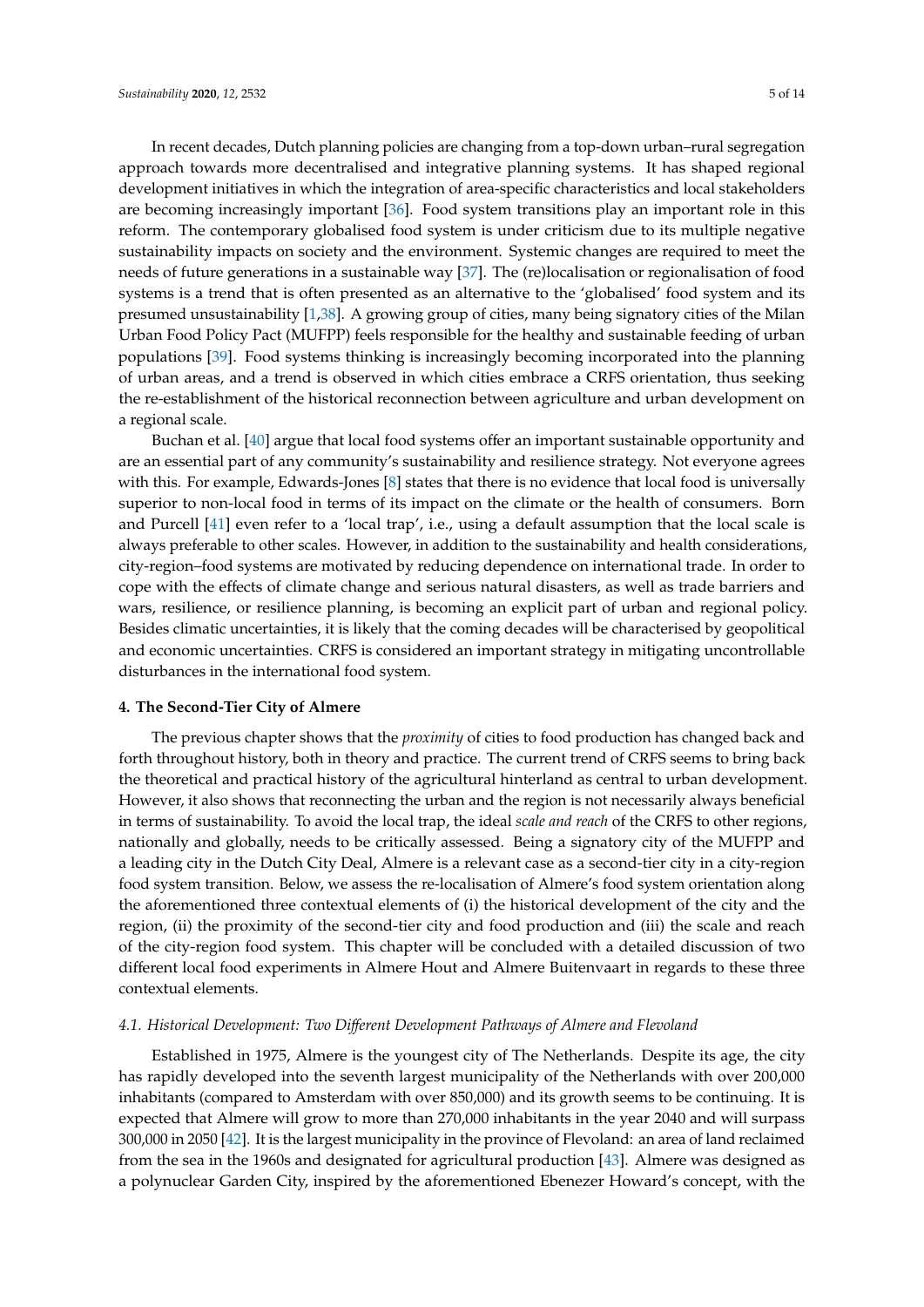idea of anchoring the relationship between its residents, nature and food production [\[44\]](#page-12-10). In practice however, this ideal was never achieved.

The development pathway of Flevoland was quite different. It was created in the context of "never hunger again" after World War I and II. The land was set up for large-scale agriculture and intensive cultivation systems with a strong export orientation. Due to the favorable agro-ecological conditions and advanced farming practices, Flevoland is now one of the most productive agricultural areas in the world. It is a major player in the global food system and the agricultural sector is characterised by highly productive, export-oriented concentration with better connections to the port of Rotterdam than the provincial cities. There are 1755 agricultural producers in Flevoland, of which over 60% grow vegetable [\[45,](#page-12-11)[46\]](#page-12-12). For the major crops—like onion, potato, carrot—the yields per acre in Flevoland are among the highest in the world. Most of the production is designated for export. The Netherlands is one of the world's largest exporters for these products.

In a later stage, and with a different political agenda, urban centers such as Lelystad and Almere were created in Flevoland to accommodate population growth, in particular as an overflow area for Amsterdam. As a consequence, two separate worlds have emerged in Flevoland, cities and agricultural hinterland. The cities, with Almere at the forefront, are successful in their own right. They have the largest population and associated economic growth in the Netherlands [\[42\]](#page-12-8). Not only was Almere the fastest growing municipality in the Netherlands, for the last twenty years it was also one of the four most culturally diverse cities of The Netherlands. Almere accommodates 148 nationalities [\[47\]](#page-12-13). Only 18% of citizens were born in Almere and over 41% have a migrant background; 30% of the population has a non-western migrant background and their share is increasing.

Between the two developmental paths of city and region, a tension can be observed. Due to the rapid population growth, a growing and diversifying urban appetite emerged. In the context of majority–minority cities [\[48\]](#page-12-14) such as Almere, production diversification is required to meet the varying diet of the urban population. At the same time, the agricultural hinterland is still characterised by a large-scale concentration for export markets. With the production of the top three crops, onion, potato and carrot, Flevoland could, in theory, easily supply the entire Almere population; for instance, 3.2% of the consumption potatoes grown in Flevoland in a year could feed Almere for a year. The production of other vegetable crops, like spinach, turnip and kale, allows potential for diversification in the locally sourced menu. However, this is hardly diverse enough to meet the diet of a multicultural urban population. Moreover, it is questionable whether Flevoland can keep up this model of agriculture in the long-term in a sustainable way. Climate change, soil degradation and spatial competition with other non-agricultural destinations, like solar energy parks, urban expansion, infrastructure and business districts, will result in a concomitant decline in arable land and its productivity, while land prices are rising [\[46\]](#page-12-12). Furthermore, with the rise in seawater level, the costs of the conservation of Flevoland will increase. This shows that the agricultural regions need cities to maintain their agricultural destination. With a strong, export-oriented sector, the question is, therefore, to what extent Dutch residents, through taxes, are willing to pay to maintain arable land for export cultivation. Meanwhile, exports are also under increasing pressure, due to increased uncertainty in international trade relations, climate change and the development of emerging countries as production areas [\[49\]](#page-12-15). All these developments incentivise a reflection on the current sector orientation and organization, towards a more regional-oriented food system.

#### *4.2. Proximity of Agro-food Production to Almere as a Second-Tier City*

While an urban–rural reconnaissance is not unique to Almere—other cities are also increasingly focusing on regional food systems—there exist favorable conditions in Almere and Flevoland for the transition to a city region food system. As already mentioned, the city of Almere has an explicit urban food policy with the target of meeting 20% of Almere's food consumption with regional production by 2022 [\[50\]](#page-12-16). This is not accidental. While urban agriculture in Almere never took off as originally envisioned, agriculture has, since its creation, remained an important pillar in the sustainability policy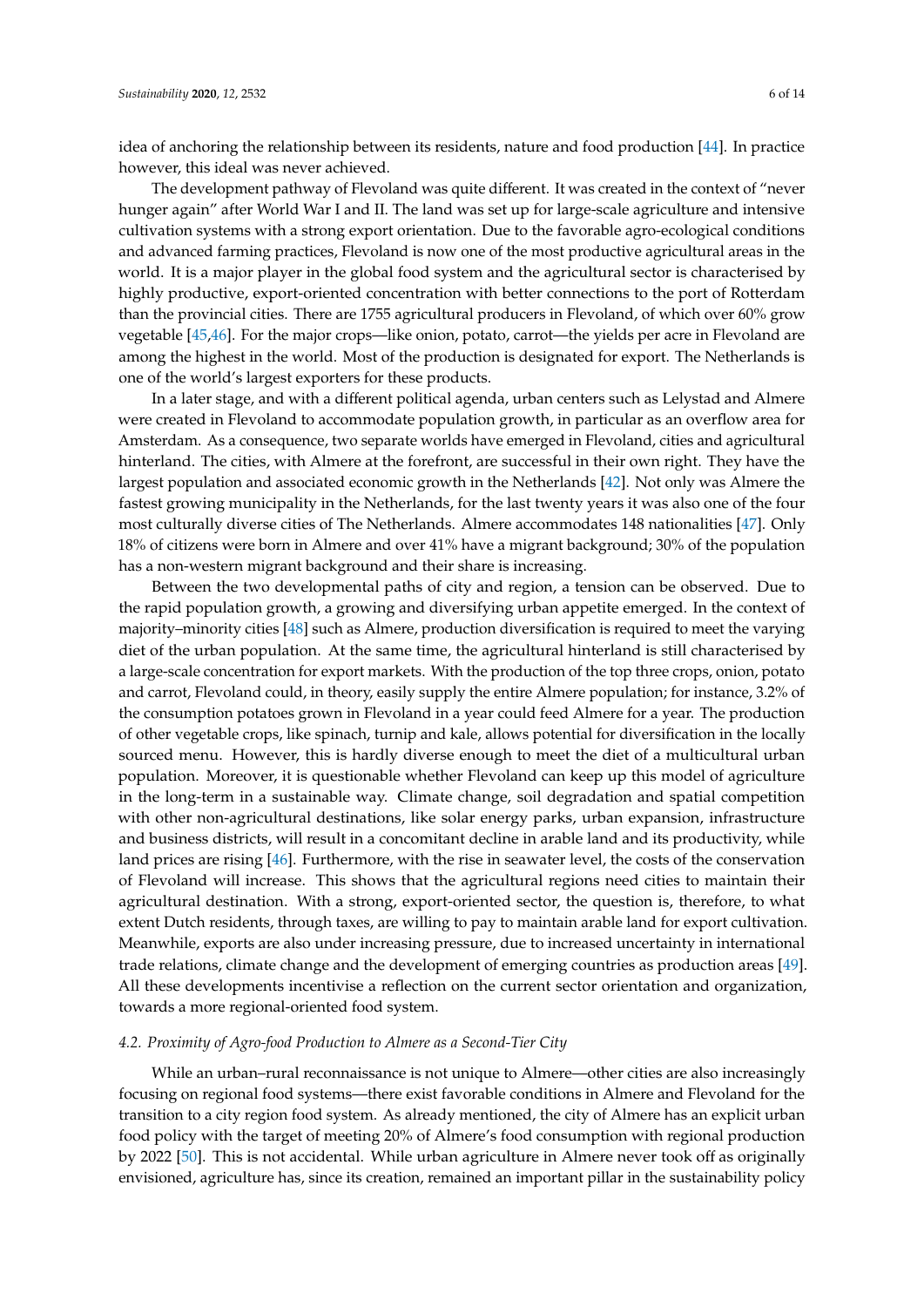of the municipality of Almere, and its overall vision for the future. With the International Horticultural Exhibition 'Floriade' coming up in 2022, it is currently Almere's explicit ambition to show that cities themselves can produce healthy food for their residents in a sustainable way.

There are several reasons for Almere to reinvigorate its relationship with its agricultural hinterland. Firstly, a renewed regional urban–rural interdependence is expected to increase with the advancement towards more circular food systems [\[51\]](#page-12-17) For example, soil fertility on land will become increasingly dependent on the recovery of nutrients and organic material from urban waste streams [\[45\]](#page-12-11). Moreover, strengthening the regional urban–rural food connection is considered important in restoring societal confidence in food quality. The increasing distance between production and consumption, and the increasing complexity of the global food system, have led to a kind of food alienation and eroded societal confidence in the global food system.

Fewer and fewer consumers know where the food they consume comes from, how it was produced, or what the exact ingredients are. Reducing the physical and psychological distance between consumers and food producers is considered instrumental in re-establishing trust in food. The proximity of agro-food production to the city is also embraced as a fruitful avenue for making the urban diet healthier. More than half of the Almere population is suffering from lifestyle and dietary-related non communicable diseases [\[52\]](#page-12-18). A more regionally oriented food system is supposed to make a positive contribution to healthy food consumption lifestyles, based on the assumption that a more direct connection of consumption with production contributes to increasing the appreciation, and thereby the consumption, of unprocessed fresh food, countering the increasing consumption of unhealthy processed foods [\[1\]](#page-10-0).

It is important to note that attempts to integrate city and region are not carried out through top-down government, but through governance in which a plurality of actors play a role. In general, in studies of food, the system of food provision often overshadows the broader dynamics of everyday consumption. The food choices that city dwellers make are crucial in the transition to a healthier and more sustainable food system. These choices depend on what the environment has to offer, but the food cultures, tastes and preferences of city dwellers are equally important. In short, consumers co-shape the food environment. Almere, being a migrant city, provides ample evidence of this. For instance, the food consumption practices of Syrian migrants demonstrate the reciprocal relation between cultural habits and the food environment [\[53\]](#page-12-19). These migrants even established connections with local food producers, like dairy farmers, to accommodate their cultural dietary preferences of Syrian fresh cheese. Due to the increasing multi-ethnic composition of populations in cities, Almere demonstrates an interesting dynamic between the food environment and cultural food practices, in advancing towards city-region food systems. Developing a peri-urban interface is considered supportive of these means. Almere is experimenting with blurring the spatial and functional urban–rural relationship through the 'peri-urbanisation' project Oosterwold [\[54\]](#page-12-20), in which urban expansion is combined with food production. Urban and peri-urban farming in Oosterwold is approached as an alternative route for achieving a more sustainable and healthier urban food system.

#### *4.3. The Scale and Reach of the City-Region Food System*

A more regional oriented urban system thus has added value, but it is not productive when "local food" turns into an undisputed dogma [\[55\]](#page-12-21). First of all, both regional and local are ambiguous terms and their boundaries are not unequivocal [\[12\]](#page-11-1). The definition of 'local food' appears to be subject to different interpretations and, as such, can be considered a flexible concept. The most commonly used definitions are based on geographical distance or regional origin, often defined on the basis of planning classifications such as 'provincial'. Since regional food systems intersect with other regions as well as the national and global food system, it is hard to classify a food product as regional or local. Cheese for instance, produced according to a certain local recipe, is not completely local when the cows are fed soy that is imported from Brazil. Onions from Flevoland are often netted in the province Zeeland in the south of The Netherlands.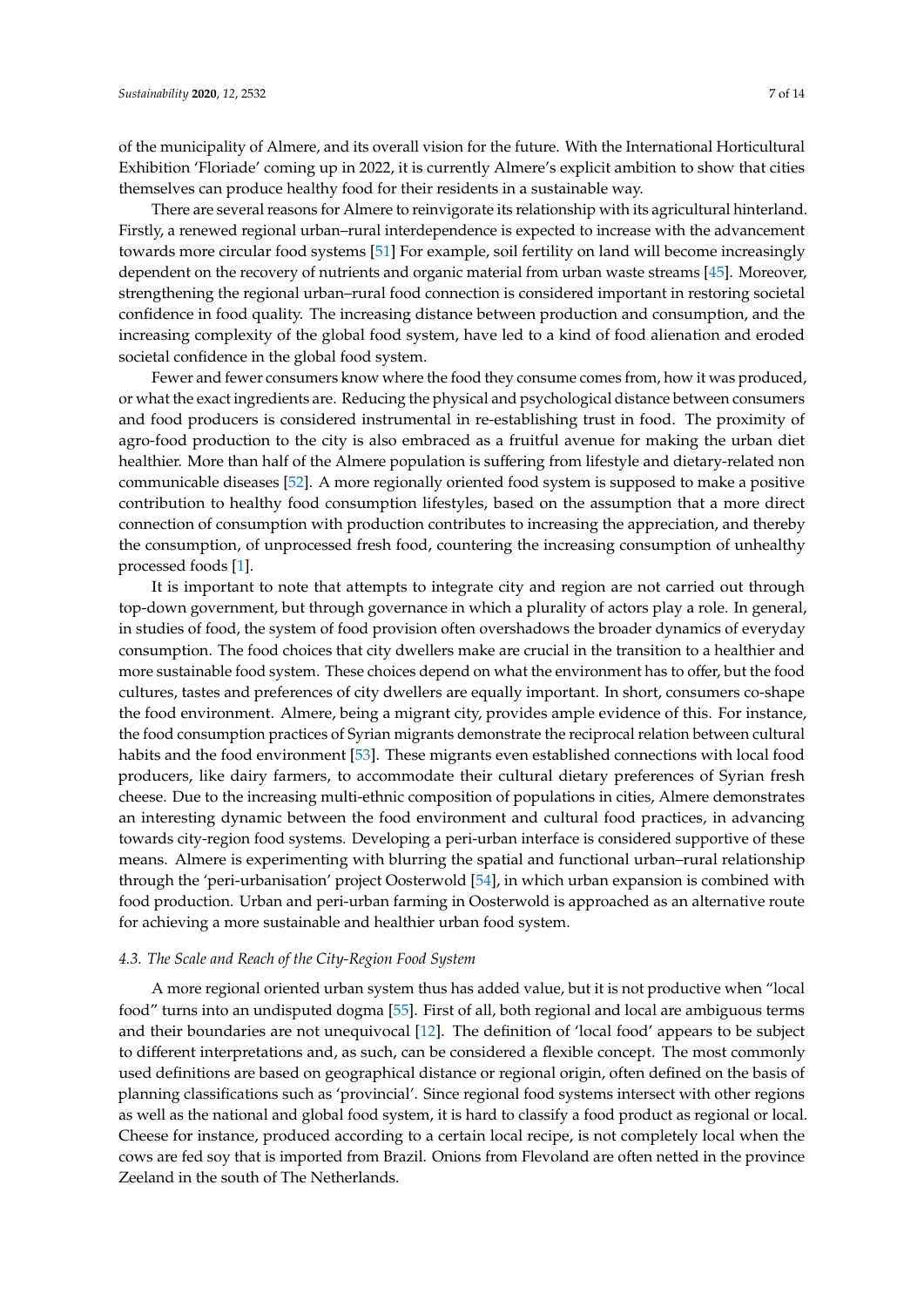Secondly, we would like to highlight the tension of Almere-Flevoland's regional reorientation and Flevoland's global responsibility. As discussed before, Almere has a diverse cultural population and therefore demands a great diversity in fresh products. This variation is currently not provided for in the highly efficient large-scale agro-food sector of Flevoland. Crop diversity is mainly limited to foods, such as carrots, onions and potatoes, that can be made into traditional Dutch meals but don't meet the appetite of an increasingly diverse urban population. Integrating the food demand of Almere with production in Flevoland requires alterations to the production system. At the same time, Flevoland now is one of the most efficient agricultural food production regions of the world. The current export-oriented agri-food sector is important for the economy of Flevoland and The Netherlands as a whole [\[46\]](#page-12-12). They have a broader responsibility than feeding nearby cities. They also have a responsibility as an agro-food producing region for the Metropole Region Amsterdam (MRA) [\[56\]](#page-12-22), the whole of the Netherlands, Europe and the world.

The search for such a balance is reflected in the Almere municipal and Flevoland provincial collaboration in versatile networks, like (1) City Deal, in which cities exchange experiences with new forms of urban food policy and (peri-urban) agriculture; (2) FlevoFood which is a network association of Flevoland food companies aimed at stimulating the consumption and production of food products with provincial orientation; (3) VoedselVerbindt (FoodConnects), a regional platform that is committed to a sustainable, regional and circular food system with a wider metropolitan orientation to provinces, Noord-Holland and Flevoland and, importantly, the cities of Amsterdam, Almere and Zaanstad; (4) Agro Expert Raad Flevoland (Agro Expert Council Flevoland), an independent advisory body that investigates the future potential of the Agrofood sector of Flevoland in the transition to sustainable food security, taking into account local, regional, national and international perspectives.

#### <span id="page-7-0"></span>**5. Two Local Food Experiments: Almere Buitenvaart and Almere Hout**

To further illustrate the salience of history, proximity, scale and reach, to understand how second-tier cities as Almere can help to create sustainable, healthy and resilient CRFS, it can be instructive to hone into two different attempts to bring food production closer to the city.

The history of Almere Buitenvaart, in the north-eastern part of Almere, fits more in the development path of Flevoland. Buitenvaart was assigned to greenhouse horticulturists that were relocated from different parts of the Netherlands, mostly Amsterdam. They grew flowers for the global market. They were very successful in the beginning but due to the availability of cheap flowers from emerging markets many horticulturists went bankrupt over time.

Therefore, many horticulturists have left or changed their business model. Some started non-horticultural economic activities, such as caravan storage, to survive economically. Inspired by the municipal policy of Feeding the City, of producing food in the city, the municipality stimulated horticulturists to make the change from flowers to vegetable production. However, this aim to increase the proximity of food production and the city imposes severe challenges. The isolated area in which they were operating (see Figure [1\)](#page-8-0) constrained the finding of business partners in the agricultural hinterland of Flevoland and connections to the market in Almere. Only a few have made the change successfully to date. The care-farm Weet Hoe Je Leeft (know how you live), for example, mixes organic farming with employment opportunities for the (partially) disabled. The farm also incorporates a small shop with local products, and a lunchroom. Another example of a successful transition is ONZE (Our), that offers opportunities for allotment gardening in greenhouses to citizens.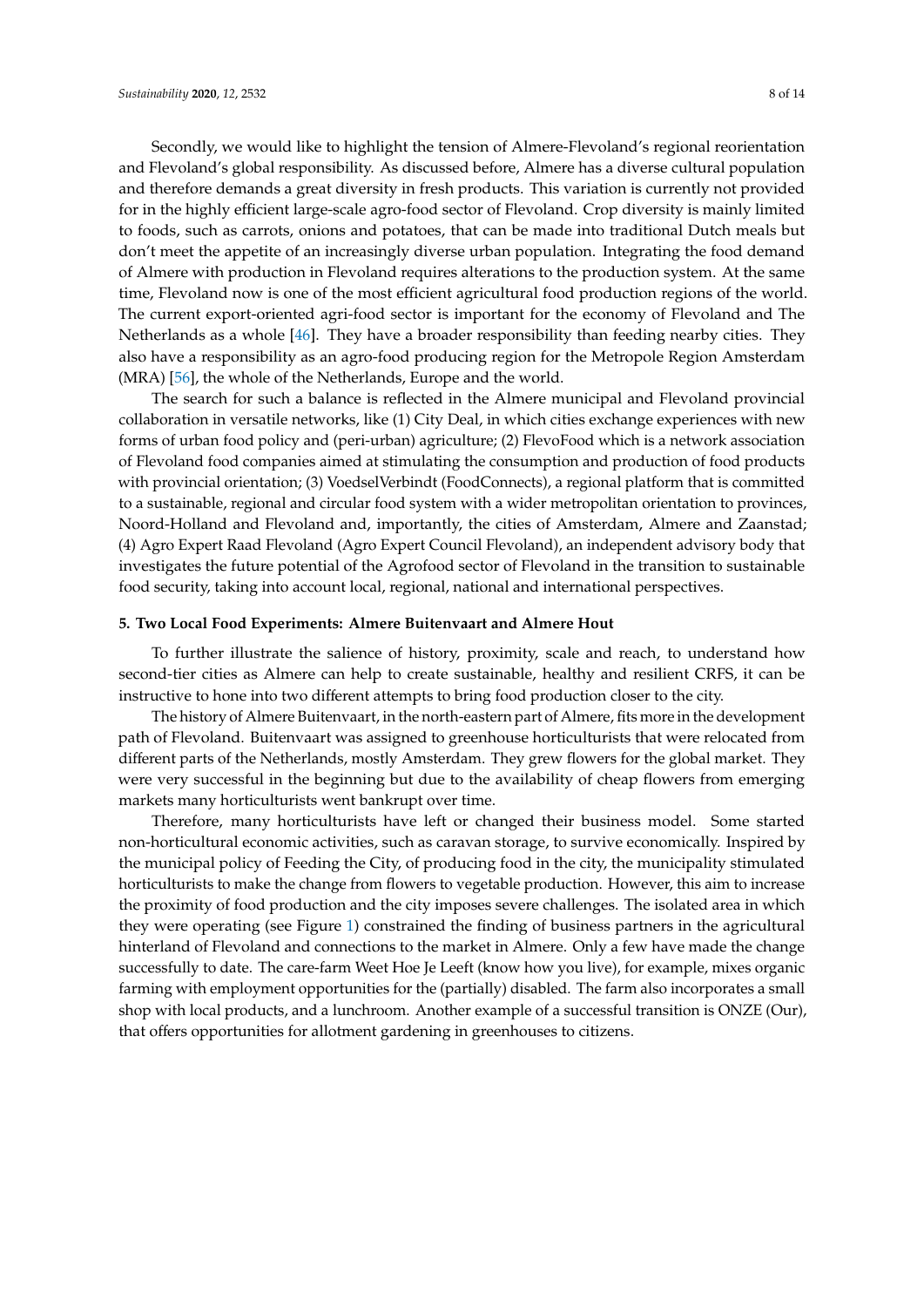<span id="page-8-0"></span>

Figure 1. Map of Almere. *Almere Buitenvaart* is demarcated in red. It is closed off from the rural hinterland because there is a natural park in between (Oosvaardersplassen; east). An industrial belt hinterland because there is a natural park in between (Oosvaardersplassen; east). An industrial belt (De Vaart; west) separates it from the residential areas. *Almere Hout* is demarcated in black. Close to (De Vaart; west) separates it from the residential areas. *Almere Hout* is demarcated in black. Close to other regions (in the south), close to agricultural hinterland of Flevoland (east) and residential areas other regions (in the south), close to agricultural hinterland of Flevoland (east) and residential areas (north and west). Source: Google Maps (own demarcations). (north and west). Source: Google Maps (own demarcations).

City design, link the urban population to a green environment. The Kemphaan, one of the parks that were designed for citizens to experience nature, hosts several educational programs for schools in Almere. In this area, the aim to increase the proximity of food to the city was more successful. Urban agriculture emerged in the late 1990s, when de Stadsboerderij (Urban Farm) moved from their plot in The history of Almere Hout on the other hand illustrates the attempt to, in line with the Garden the western part of town to the area near the urban park The Kemphaan. De Stadsboerderij is an organic farm with crops and cattle. In order to get more support from the municipality and to be allowed a permanent place in the city, de Stadsboerderij had to organise itself through a foundation: Vrienden van de Stadsboerderij (Friends of de Stadsboerderij). Through this foundation, they mobilised support from many different stakeholders and embedded themselves in the city as well as in the agricultural hinterland. De Stadsboerderij does not just bring food closer to the city by producing it, it also hosts a weekly farmers market where urbanites can buy food and rural and urban producers can sell it.

Moreover, through the product label Almeerse Weelde (The wealth of Almere), it organises the small-scale production of jams, sausages, beers, etc. [\[57\]](#page-13-0). Furthermore, De Stadsboerderij organises and participates in different educational activities. For instance, they host an educational foundation, Voeten in de Klei, (Feet in the Clay), that teaches school children about food and where it comes from. This relates to the origin of Almere Hout as an area to experience nature and learn about it. Recently de Stadsboerderij started to expand into Almere Oosterwold. This is an area that used to be agricultural land. Now, the municipality of Almere allows residents to build houses there, provided that they use 50% of the land to produce food. De Stadsboerderij bought a plot of land there and built a new farmhouse.

This also illustrates the *reach* of de Stadsboerderij to other regions besides Flevoland. Food producers and products from all over Flevoland (e.g., bread from Zeewolde, vegetables from Dronten, wine from Lelystad) can be found on their farmer's market. Not only the participants, but also some of the visitors, are from outside Almere. As far as Almere Buitenvaart is concerned, their reach is more limited. Some of the horticulturalists want to source the Metropolitan Region of Amsterdam (MRA). This would enable them to source a larger market. They asked Food Council MRA, an organization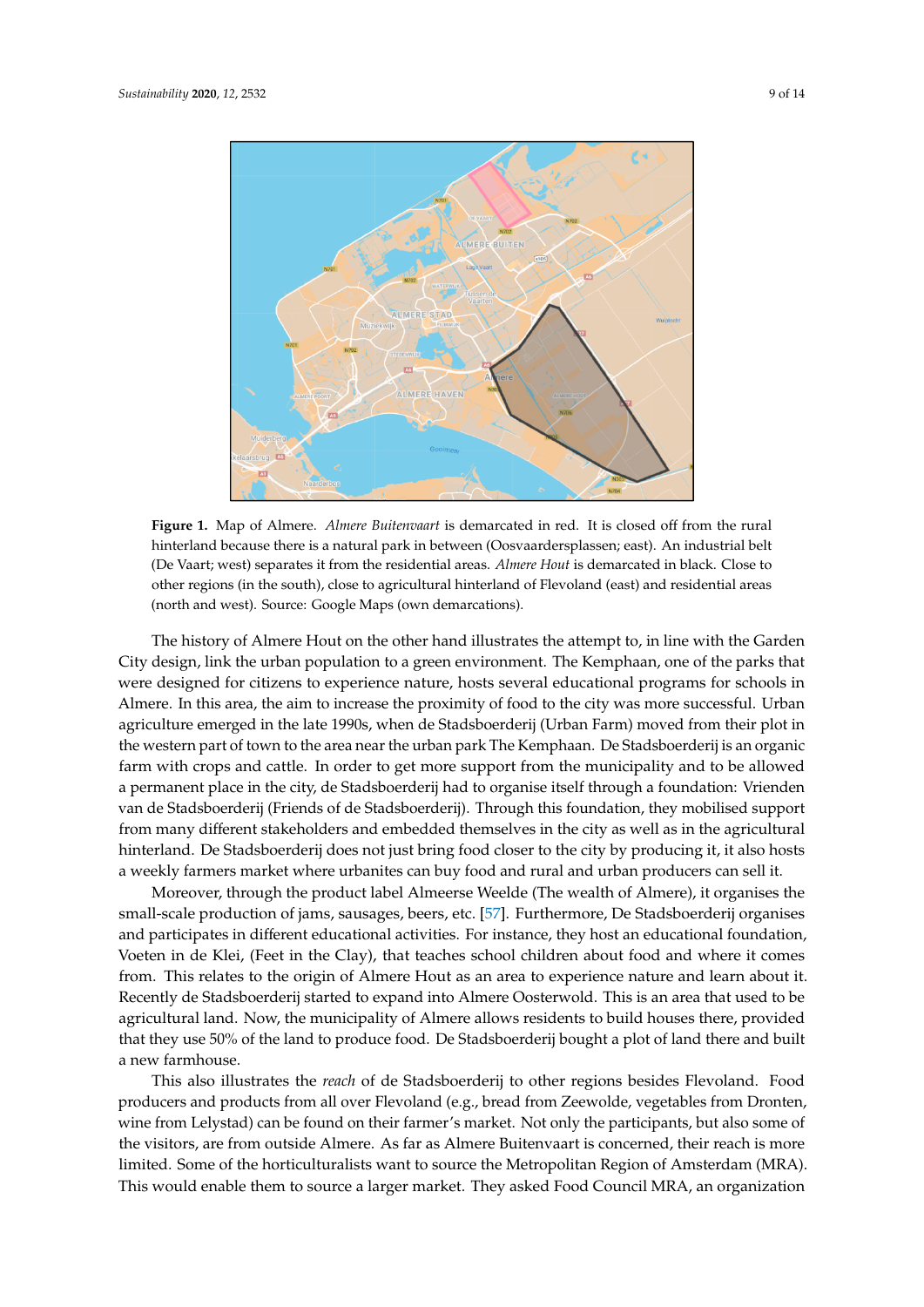that strives towards a sustainable food system in the MRA, to help them, without any concrete results to date. On the other hand, ONZE shows that it is possible for food producers in Almere Buitenvaart to produce on a small scale for a multi-ethnic audience. Moreover, they attract many Surinam producers from nearby neighborhoods, such as Almere Buiten and Almere Centrum and Surinam producers from all over the Netherlands, from cities such as Zaandam and Groningen [\[58\]](#page-13-1). The ability of Almere, as a second-tier city, to reach not just its own hinterland, but that of other regions as well, shows the salience of considering Almere not just as a Garden City, but as part of an emerging Garden Region as well (see Table [1\)](#page-9-0).

<span id="page-9-0"></span>

| <b>Contextual Factors</b> | <b>Almere Buitenvaart</b>                                                                                                                                                                                                   | <b>Almere Hout</b>                                                                                                                                                                                                                                                                                                |
|---------------------------|-----------------------------------------------------------------------------------------------------------------------------------------------------------------------------------------------------------------------------|-------------------------------------------------------------------------------------------------------------------------------------------------------------------------------------------------------------------------------------------------------------------------------------------------------------------|
| Historical<br>Development | Development pathway of Flevoland:<br>Export oriented horticulture                                                                                                                                                           | Development pathway of Almere:<br>Connecting urban population to a green<br>environment                                                                                                                                                                                                                           |
| Proximity                 | The municipality of Almere stimulates<br>a transition from flowers to vegetables.<br>Isolation from city and hinterland is<br>an obstacle to this transition, with<br>notable exceptions<br>(ONZE; Weet Hoe Je Leeft)       | Urban agriculture, in the form of De<br>Stadsboerderij, established itself in the green<br>urban environment because it (1) links to<br>original goal of the area in terms of green<br>education (2) mobilized community support<br>from nearby residents                                                         |
| Scale & Reach             | Aim to source Metropolitan Region of<br>Amsterdam, so far without visible<br>results. ONZE manages to attract<br>multi-ethnic urban agriculturalists<br>from Almere, Flevoland and beyond<br>(e.g., Zaandam and Groningen). | De Stadsboerderij hosts a weekly farmers<br>market that connects urban and rural<br>producers and consumers from Flevoland, but<br>also from other provinces. De Stadsboerderij<br>is also currently expanding into Oosterwold,<br>a former rural area where urban agriculture<br>and urban dwelling is combined. |

#### **Table 1.** Summary of the empirical case study.

#### **6. Conclusions**

Theory and practice on second-tier cities show that they can play an important role in linking the urban and the rural. We argue that to reach resilient, healthy and environmentally friendly city region food systems, three contextual elements need to be considered in their mutual coherence: (1) the historical development of the second-tier city and the region; (2) the proximity of food production to the second-tier city; (3) the scale and reach of the city region's food system. Almere is not a typical second-tier city. The city developed separately from the agrarian landscape that surrounds it. Almere emerged in a province that was designated to agriculture, but was itself founded to manage the population overflow of Amsterdam. At the same time, the province of Flevoland developed over time as a site of large-scale industrial and export-oriented agriculture. On the one hand, there is a tension between these two development paths, since the demands of the urban population and the supply of the rural hinterland are not always in sync. On the other hand, the fact that Almere was designed as a Garden City, with a close relation to urban green and agriculture, makes a (re)connection possible.

Almere Hout and Almere Buitenvaart, two different parts of Almere where local food experiments manifest, illustrate this. Located in the same city, they show a different development in terms of proximity to food. This can partly be explained through their different developmental paths. Almere Buitenvaart followed the path of Flevoland, with its export-oriented focus on global markets. Due to economic developments, it lost its relevance, and their isolation from the city as well as the agricultural hinterland became a problem when they attempted to shift towards the production of food. Almere Hout, on the other hand, was designed to bring green to an urban population. Out of this relationship between green and urban citizenship emerged an urban agricultural initiative that connected to urban citizens and rural producers as well as to other regions. The examples of Almere Buitenvaart and Almere Hout show that cities and regions can develop relationships with one another in very diverse ways, even on the small scale of Almere.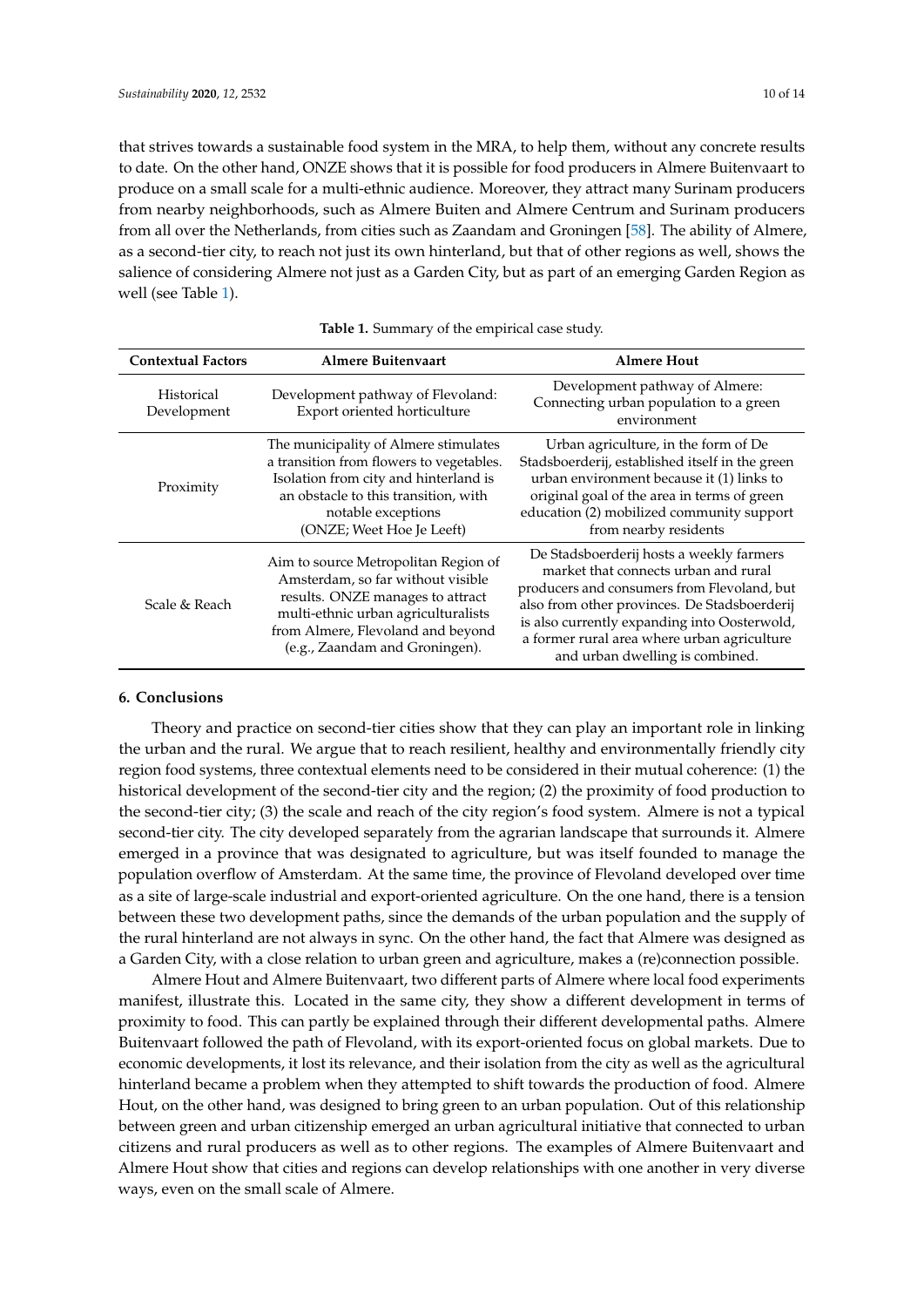They also demonstrate that strong ties are required, not just between communities in cities and rural areas, but also between regions, such as between the Metropolitan Region of Amsterdam (MRA) and Almere, Flevoland as a city-region food system (CRFS). Only then can the local trap be avoided, and a CRFS with a second-tier city at the core help to foster resilient, sustainable and healthy food systems. Almere was designed as a Garden City. Now, it can play a role in creating Garden Regions: regions that foster healthy, sustainable and resilient food systems and that not just connect urban and rural regions, but also connect city region food systems to national and global markets.

## **7. Limitations of This Study and Implications for Other Cities**

This study provided an exploration of how second-tier cities can play a role in the development of sustainable, resilient and healthy CRFSs. The methodological scope of a literature review and a case study does not enable generalizable findings on a global scale. The contextual factors, historical development, proximity, scale and reach, are therefore not strict guidelines to assess CRFs. However, they can inform future studies on the relationship between regions, (second-tier) cities and food. The case of Almere is a rare occurrence in the European context. It does fit a trend that is visible now in emerging countries in Africa and Asia. The expansion of cities in rural areas that emerge out of small city cores show similar dilemmas as those present in Almere. Moreover, in a global context, the urban concentration of a population is common. Moscow, Lagos and Saigon all contain the majority of the population of the country, which poses problems in terms of health and sustainability.

The case of Almere, where green agro–food zones enable a gradient between cities and rural areas, can be an alternative route for these cities. As fertile soil becomes increasingly scarce, the development of urban areas in rural regions should be handled with care. Globally, we can observe a development in which urbanisation increases competition for land in fertile areas. Cities are naturally/historically located in fertile areas, e.g., delta areas, but urbanisation is leading to the expansion of the urban built environment into the countryside and the creation of industrial belts around cities. This is driving competition for land. The expansion of cities, most specifically of megapolises, is, especially in the global south, becoming more problematic. It disconnects production from consumption, and lead-time from shelf-life. The case of a second-tier city such as Almere shows how (a controlled) growth of cities can be combined with maintaining (or even increasing) the strength of adjacent rural areas.

**Author Contributions:** All authors contributed equally to the paper. K.v.d.G. took the lead in Section [5](#page-7-0) and he took care of the final editorial activities; E.v.L. took the lead in Section [2;](#page-2-0) S.W.-H. took the lead in Sections [3](#page-3-0) and [4.](#page-4-0) The introduction, conclusion and discussion were written together. All authors have read and agreed to the published version of the manuscript.

**Funding:** This research received no specific external funding.

**Acknowledgments:** The authors would like to acknowledge the financial support of the Kennisstad (Knowledge City) project of the municipality of Almere.

**Conflicts of Interest:** The authors declare no conflict of interest.

#### **References**

- <span id="page-10-0"></span>1. Blay-Palmer, A.; Santini, G.; Dubbeling, M.; Renting, H.; Taguchi, M.; Giordano, T. Validating the City Region Food System Approach: Enacting Inclusive, Transformational City Region Food Systems. *Sustainability* **2018**, *10*, 1680. [\[CrossRef\]](http://dx.doi.org/10.3390/su10051680)
- <span id="page-10-1"></span>2. Dubbeling, M.; Santini, G.; Renting, H.; Taguchi, M.; Lançon, L.; Zuluaga, J.; De Paoli, L.; Rodriguez, A.; Andino, V. Assessing and Planning Sustainable City Region Food Systems: Insights from two Latin American cities. *Sustainability* **2017**, *9*, 1455. [\[CrossRef\]](http://dx.doi.org/10.3390/su9081455)
- <span id="page-10-2"></span>3. ECSKS. *EU Burden from Non-Communicable Diseases and Key Risk Factors*; European Commission Science and Knowledge Service: Brussels, Belgium, 2018.
- <span id="page-10-3"></span>4. Blay-Palmer, A.; Renting, H.; Dubbeling, M. *City-Region Food Systems: A Review. Understanding the City Region (CRFS) Food System: Planning for a More Food Secure and Resilient City*; RUAF: Leusden, The Netherlands, 2015.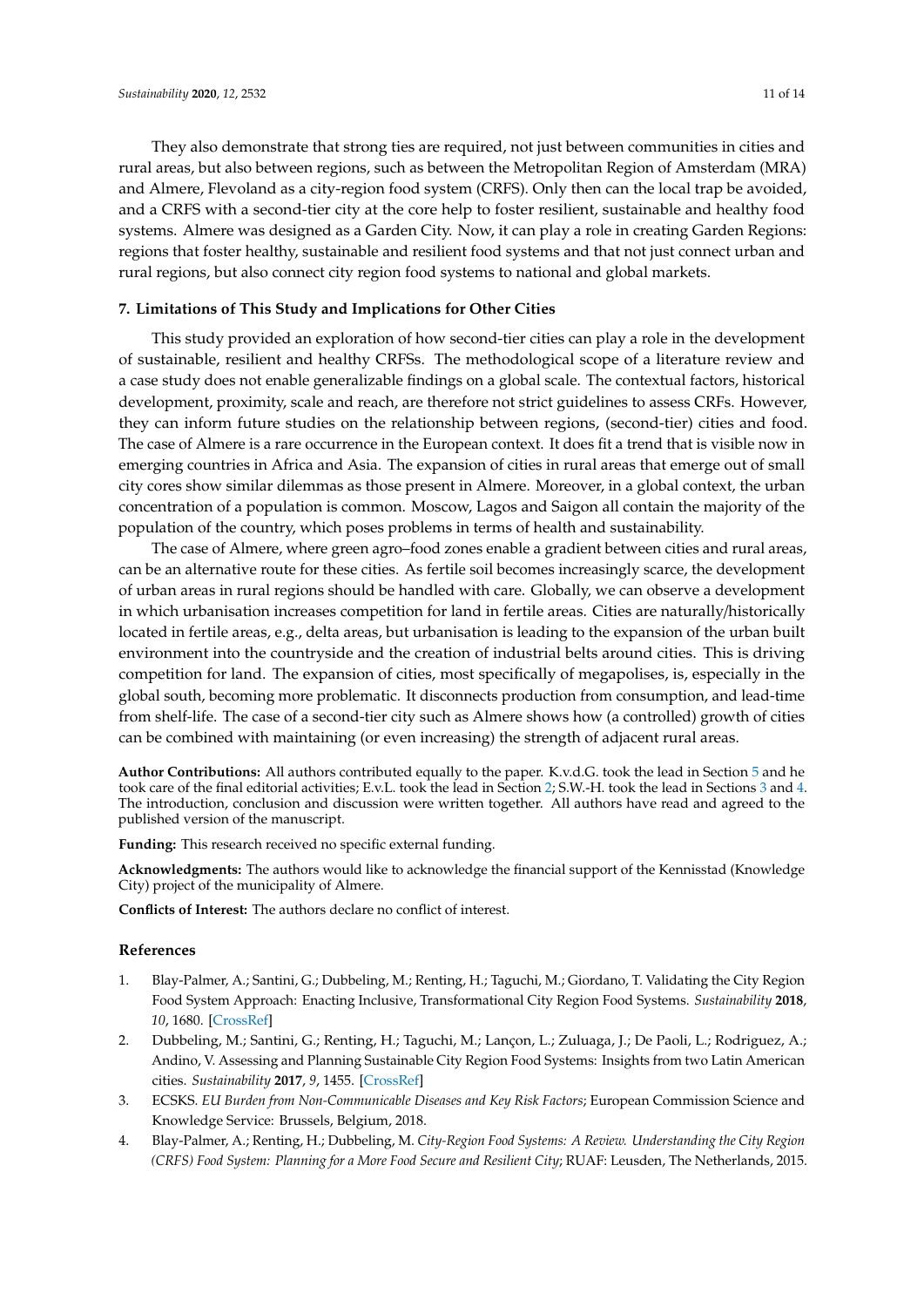- <span id="page-11-0"></span>5. Abatekassa, G.; Peterson, H. Market Access for Local Food through the Conventional Food Supply Chain. *Int. Food Agribus. Manag. Rev.* **2011**, *14*, 63–82.
- 6. Bloom, J.; Hinrichs, C. The long reach of lean retailing: Firm embeddedness and Wal-Mart's implementation of local produce sourcing in the US. *Environ. Plan.* **2017**, *49*, 168–185. [\[CrossRef\]](http://dx.doi.org/10.1177/0308518X16663207)
- 7. Brunori, G.; Galli, F.; Barjolle, D.; van Broekhuizen, R.; Colombo, L.; Giampietro, M.; Touzard, J.; Kirwan, J.; Lang, J.; Mathijs, T.; et al. Are Local Food Chains More Sustainable than Global Food Chains? Considerations for Assessment. *Sustainability* **2016**, *8*, 449. [\[CrossRef\]](http://dx.doi.org/10.3390/su8050449)
- <span id="page-11-23"></span>8. Edwards-Jones, G. Does eating local food reduce the environmental impact of food production and enhance consumer health? *Proc. Nutr. Soc.* **2010**, *69*, 582–591. [\[CrossRef\]](http://dx.doi.org/10.1017/S0029665110002004)
- 9. Feldmann, C.; Hamm, U. Consumers' perceptions and preferences for local food: A review. *Food Qual. Prefer.* **2015**, *40*, 152–164. [\[CrossRef\]](http://dx.doi.org/10.1016/j.foodqual.2014.09.014)
- 10. Ostrom, M.; de Master, K.; Noe, E.; Schermer, M. Values-based Food Chains from a Transatlantic Perspective: Exploring a Middle Tier of Agri-food System Development. *Int. J. Sociol. Agric. Food* **2017**, *24*, 1–14.
- 11. Tilman, D.; Clark, M. Global diets link environmental sustainability and human health. *Nature* **2014**, *515*, 518–522. [\[CrossRef\]](http://dx.doi.org/10.1038/nature13959)
- <span id="page-11-1"></span>12. Trivette, S. How local is local? Determining the boundaries of local food in practice. *Agric. Hum. Values* **2015**, *32*, 475–490. [\[CrossRef\]](http://dx.doi.org/10.1007/s10460-014-9566-7)
- <span id="page-11-2"></span>13. Rondinelli, D. Dynamics of growth of secondary cities in developing countries. *Geogr. Rev.* **1983**, *73*, 42–57. [\[CrossRef\]](http://dx.doi.org/10.2307/214394)
- <span id="page-11-3"></span>14. van Leeuwen, E. The rural and peripheral in regional development: An alternative perspective. *Reg. Stud.* **2019**, *53*, 924–925. [\[CrossRef\]](http://dx.doi.org/10.1080/00343404.2019.1580978)
- <span id="page-11-4"></span>15. Tzaninis, Y.; Boterman, W. Beyond the urban–suburban dichotomy: Shifting mobilities and the transformation of suburbia. *City* **2018**, *22*, 43–62. [\[CrossRef\]](http://dx.doi.org/10.1080/13604813.2018.1432143)
- <span id="page-11-5"></span>16. Roberts, M. *Managing Systems of Secondary Cities*; Cities Alliance/UNOPS: Brussels, Belgium, 2014.
- <span id="page-11-6"></span>17. Parkinson, M.; Meegan, R.; Karecha, J. City size and economic performance: Is bigger better, small more beautiful or middling marvellous? *Eur. Plan. Stud.* **2015**, *23*, 1054–1068. [\[CrossRef\]](http://dx.doi.org/10.1080/09654313.2014.904998)
- <span id="page-11-7"></span>18. Camagni, R.; Capello, R. Second-Rank City Dynamics: Theoretical Interpretations behind Their Growth Potentials. *Eur. Plan. Stud.* **2015**, *23*, 1041–1053. [\[CrossRef\]](http://dx.doi.org/10.1080/09654313.2014.904994)
- <span id="page-11-8"></span>19. Von Thunen, J.H. *Der Isolirte Staat in Beziehung auf Landwirschaft und Nationalökonomie*; Friedrich Perthes: Hamburg, Germany, 1826.
- <span id="page-11-9"></span>20. Weber, A. *Theory of the Location of Industries*; The University of Chicago Press: Chicaco, IL, USA, 1929.
- <span id="page-11-10"></span>21. Christaller, W. *Die Zentralen Orte in Süddeutschland: Eine Ökonomisch-Geographische Untersuchung Über die Gesetzmässigkeit der Verbreitung und Entwicklung der Siedlungen mit Städtischen Funktionen*; University Microfilms: Ann Arbor, MI, USA, 1933.
- <span id="page-11-11"></span>22. Lösch, A. *Die Räumliche Ordnung der Wirtschaft*; Georg Fischer: Jena, Germany, 1940.
- <span id="page-11-12"></span>23. Mulligan, G.F. Agglomeration and Central Place Theory: A Review of the Literature. *Int. Reg. Sci. Rev.* **1984**, *9*, 1–42. [\[CrossRef\]](http://dx.doi.org/10.1177/016001768400900101)
- <span id="page-11-13"></span>24. Howard, E. *Garden Cities of To-Morrow*; Swann Sonnenschein & Co.: London, UK, 1902.
- <span id="page-11-14"></span>25. Sombart, W. Der Begriff der Stadt und das Wesen der Städtebildung. *Arch. Soz. Soz.* **1907**, *25*, 1–9.
- <span id="page-11-15"></span>26. Ricardo, D. *On the Principles of Political Economy*; Jamal Murray: London, UK, 1821.
- <span id="page-11-16"></span>27. Porter, M.E. The competitive advantage of nations. *Harv. Bus. Rev.* **1990**, *68*, 73–93.
- <span id="page-11-17"></span>28. Wiskerke, J.S. On places lost and places regained: Reflections on the alternative food geography and sustainable regional development. *Int. Plan. Stud.* **2009**, *14*, 369–387. [\[CrossRef\]](http://dx.doi.org/10.1080/13563471003642803)
- <span id="page-11-18"></span>29. van Leeuwen, E.S. Urban-rural synergies: An explorative study at the NUTS3 Level. *Appl. Spat. Anal. Policy* **2015**, *8*, 273–289. [\[CrossRef\]](http://dx.doi.org/10.1007/s12061-015-9167-x)
- <span id="page-11-19"></span>30. van Leeuwen, E.S. *Urban-Rural Interactions: More Important Than Ever*; Wageningen University & Research: Wageningen, The Netherlands, 2018.
- <span id="page-11-20"></span>31. van Leeuwen, E.S. Place-based behavior and environmental policies. In *A Research Agenda for Environmental Economics*; Ruth, M., Ed.; Edward Elgar: Cheltenham, UK, 2020.
- <span id="page-11-21"></span>32. Dijkstra, L.; Garcilazo, E.; McCann, P. The effects of the global financial crisis on European regions and cities. *J. Econ. Geogr.* **2015**, *15*, 935–949. [\[CrossRef\]](http://dx.doi.org/10.1093/jeg/lbv032)
- <span id="page-11-22"></span>33. Rutte, R. Atlas of the Dutch urban landscape. *Int. Plan. Hist. Soc. Proc.* **2016**, *17*, 13–26.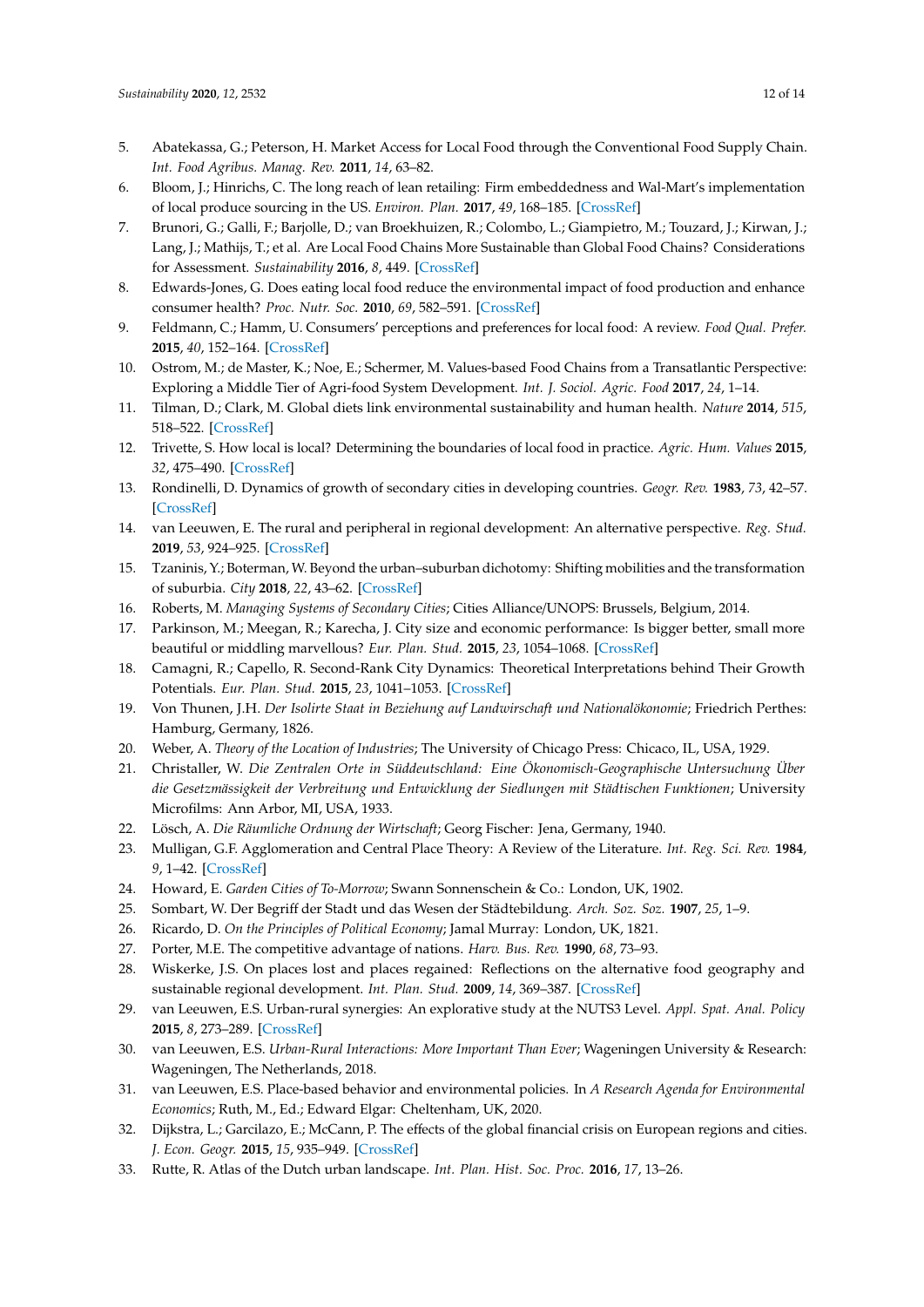- <span id="page-12-0"></span>34. Gerrits, L.; Rauws, W.; De Roo, G. Dutch spatial planning policies in transition. *Plan. Theory Pract.* **2012**, *13*, 336–341. [\[CrossRef\]](http://dx.doi.org/10.1080/14649357.2012.669992)
- <span id="page-12-1"></span>35. Koomen, E.; Dekkers, J.; Van Dijk, T. Open-space preservation in the Netherlands: Planning, practice and prospects. *Land Use Policy* **2008**, *25*, 361–377. [\[CrossRef\]](http://dx.doi.org/10.1016/j.landusepol.2007.09.004)
- <span id="page-12-2"></span>36. Vink, B.; Van der Burg, A. New Dutch spatial planning policy creates space for development. *disP Plan. Rev.* **2006**, *42*, 41–49. [\[CrossRef\]](http://dx.doi.org/10.1080/02513625.2006.10556946)
- <span id="page-12-3"></span>37. Moragues-Faus, F.; Morgan, K. Reframing the foodscape: The emergent world of urban food policy. *Environ. Plan. A* **2015**, *47*, 1558–1573. [\[CrossRef\]](http://dx.doi.org/10.1177/0308518X15595754)
- <span id="page-12-4"></span>38. Forssell, S.; Lankoski, L. The sustainability promise of alternative food networks: An examination through alternative characteristics. *Agric. Hum. Values* **2015**, *32*, 63–75. [\[CrossRef\]](http://dx.doi.org/10.1007/s10460-014-9516-4)
- <span id="page-12-5"></span>39. Morgan, K. Nourishing the city: The rise of the urban food question in the Global North. *Urban Stud.* **2015**, *52*, 1379–1394. [\[CrossRef\]](http://dx.doi.org/10.1177/0042098014534902)
- <span id="page-12-6"></span>40. Buchan, R.; Cloutier, D.; Friedman, A.; Ostry, A. Local food system planning: The problem, conceptual issues, and policy tools for local government planners. *Can. J. Urban Res.* **2015**, *24*, 1–23.
- <span id="page-12-7"></span>41. Born, B.; Purcel, M. Avoiding the Local Trap: Scale and Food Systems in Planning Research. *J. Plan. Educ. Res.* **2006**, *26*, 195–207. [\[CrossRef\]](http://dx.doi.org/10.1177/0739456X06291389)
- <span id="page-12-8"></span>42. CBS. Regionale Economische Groei 2018 [Regional Economic Growth 2018]. Available online: [https:](https://www.cbs.nl/nl-nl/maatwerk/2019/16/regionale-economische-groei-2018) //www.cbs.nl/nl-nl/maatwerk/2019/16/[regionale-economische-groei-2018](https://www.cbs.nl/nl-nl/maatwerk/2019/16/regionale-economische-groei-2018) (accessed on 23 March 2020).
- <span id="page-12-9"></span>43. van Dijk, W.; Jansma, J.E.; Sukkel, W.; Van Reuler, H.; Vermeulen, T.; Visser, A.J. *Closing the Life Cycle of Phosphorus in an Urbanfood System: The Case Almere (NL)*; PPO: Wageningen, The Netherlands, 2017.
- <span id="page-12-10"></span>44. Roorda, C.; Buiter, M.; Rotmans, J.; Bentvelzen, M.; Tillie, N.; Keeting, R. *Benchmark Almere Urban Development: The State of the Sustainable Art. An International Benchmark of Sustainable Urban Development*; Dutch Research Institute for Transitions (DRIFT), Erasmus University: Rotterdam, The Netherlands, 2011.
- <span id="page-12-11"></span>45. Agricola, H. *Benchmark Voedselregio's. Vergelijking van Het Agrocomplex Flevoland, Regio Food Valley, Regio Rivierenland, Agrifood Capital en Regio Venlo. Benchmark Food Regions, in Dutch*; Wageningen Environmental Research: Wageningen, The Netherlands, 2019.
- <span id="page-12-12"></span>46. Vogelzang, T.; Smit, B.; Kuiper, P.; Gillet, C. *Grond in Beweging. Ontwikkelingen in Het Grondgebruik in de Provincie Flevoland in de Periode tot 2025 en 2040. Developments in Land Use in the Province of Flevoland, in Dutch*; Wageningen Economic Research: Wageningen, The Netherlands, 2019.
- <span id="page-12-13"></span>47. Sociale Atlas van Almere [Social Atlas of Almere]. Available online: https://[www.almere.nl](https://www.almere.nl/over-almere/feiten-en-cijfers/sociale-atlas-almere/)/over-almere/ feiten-en-cijfers/[sociale-atlas-almere](https://www.almere.nl/over-almere/feiten-en-cijfers/sociale-atlas-almere/)/ (accessed on 23 March 2020).
- <span id="page-12-14"></span>48. Crul, M. Super diversity versus assimilation: How complex diversity in majority-minority cities challenges the assumptions of assimilation. *J. Ethn. Migr. Stud.* **2016**, *42*, 54–68. [\[CrossRef\]](http://dx.doi.org/10.1080/1369183X.2015.1061425)
- <span id="page-12-15"></span>49. Wertheim-Heck, S.C.O. *De stad op het bord van het platteland [the city in the countryside]*; Essay commissioned by the Agro Expert Council Flevoland; Aeres Hogeschool Almere: Almere, The Netherlands, 2019.
- <span id="page-12-16"></span>50. Wertheim-Heck, S.C.O. *Everyday Fare. Promoting a Sustainable and Healthy Food System for the City*; Inaugural Adress Aeres University of Applied Sciences Almere: Almere, The Netherlands, 2017.
- <span id="page-12-17"></span>51. The Growing Green Cities Principles Prepared for:The City of Almere. Available online: https://[floriade.](https://floriade.almere.nl/fileadmin/files/floriade/BL_I-1._The_GGC_Principles.pdf) almere.nl/fileadmin/files/floriade/[BL\\_I-1.\\_The\\_GGC\\_Principles.pdf](https://floriade.almere.nl/fileadmin/files/floriade/BL_I-1._The_GGC_Principles.pdf) (accessed on 23 March 2020).
- <span id="page-12-18"></span>52. RIVM. *Wat Ligt er op Ons Bord? Veilig, Gezond en Duurzaam eten in Nederland. Safe, Healthy and Sustainable Food in the Netherlands, in Dutch*; Rapport 2016–0200; Rijksinstituut voor Volksgezondheid en Milieu: Bilthofen, The Netherlands, 2016.
- <span id="page-12-19"></span>53. Brons, A.; Oosterveer, P.; Wertheim-Heck, S.C.O. Feeding the melting pot: Inclusive strategies for the multi-ethnic city. 2020; submitted.
- <span id="page-12-20"></span>54. Jansma, J.E.; Veen, E.V.; Dekking, A.G.J.; Visser, A.J. Urban Agriculture: How to Create a Natural Connection between the Urban and Rural Environment in Almere Oosterwold (NL). In Proceedings of the REAL CORP 2013, Rome, Italy, 20–23 May 2013.
- <span id="page-12-21"></span>55. Schmitt, E.; Keech, D.; Maye, D.; Barjolle, D.; Kirwan, J. Comparing the Sustainability of Local and Global Food Chains: A Case Study of Cheese Products in Switzerland and the UK. *Sustainability* **2016**, *8*, 419. [\[CrossRef\]](http://dx.doi.org/10.3390/su8050419)
- <span id="page-12-22"></span>56. Janssen-Jansen, L.B. From Amsterdam to Amsterdam Metropolitan Area: A Paradigm Shift. *Int. Plan. Stud.* **2011**, *16*, 257–272. [\[CrossRef\]](http://dx.doi.org/10.1080/13563475.2011.591145)